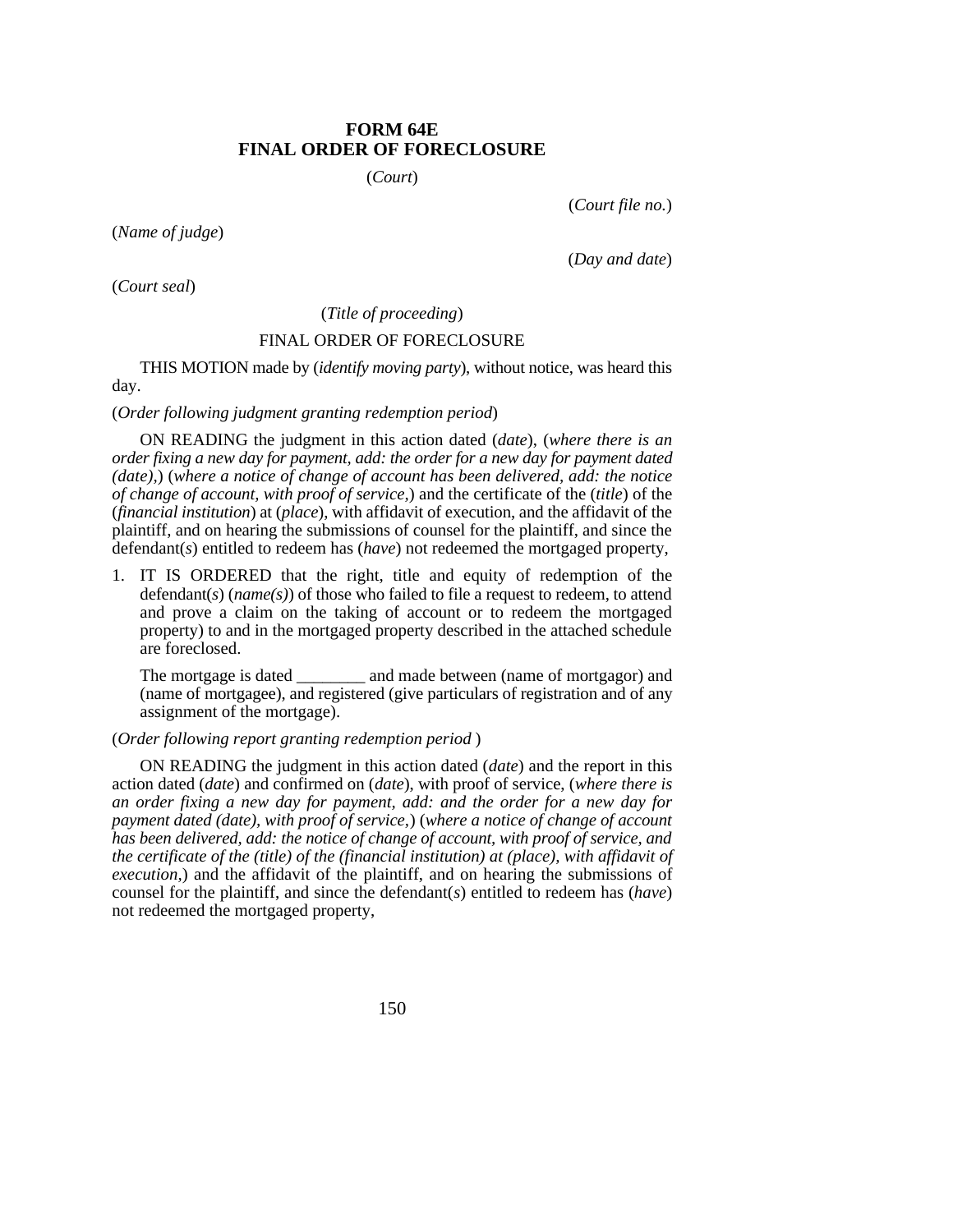1. IT IS ORDERED that the right, title and equity of redemption of the defendant(*s*) (*names of those who failed to file a request to redeem, to attend and prove a claim on the reference or to redeem the mortgaged property*) to and in the mortgaged property described in the attached schedule are foreclosed.

#### (*Order following report granting no redemption period*)

ON READING the judgment in this action dated (*date*) and the report in this action dated (*date*) and confirmed on (*date*), with proof of service, and the affidavit of the plaintiff, and on hearing the submissions of counsel for the plaintiff, and since no defendant is entitled to redeem,

1. IT IS ORDERED that the right, title and equity of redemption of the defendant(*s*) (*names*) to and in the mortgaged property described in the attached schedule are foreclosed.

#### (*Order following redemption of plaintiff by encumbrancer*)

ON READING the judgment in this action dated (*date*), (*where there is a report, add: the report on the reference in this action dated (date) and confirmed on (date), with proof of service*), the certificate of the (*title*) of the (*financial institution*) at (*place*), with affidavit of execution, and the affidavit of the defendant (*name of defendant who has redeemed*), on hearing the submissions of counsel for the defendant, and since the defendant has redeemed the plaintiff, and has obtained an assignment of the judgment and the mortgage and has registered the latter, and since the defendants (*names*) are in default,

1. IT IS ORDERED that the right, title and equity of redemption of the defendant(*s*) (*names of those who failed to file a request to redeem, to attend and prove a claim on the reference or to redeem the mortgaged property*) to and in the mortgaged property described in the attached schedule are foreclosed.

(*Note: The preceding types of order in this form, which are for use in a foreclosure action, may be adapted for a redemption action by substituting "defendant" for "plaintiff" and "plaintiff" for "defendant", whenever those words appear.*)

(*Order following report in redemption action, where necessary to refer back to master (or as may be), to complete redemption.*)

ON READING the judgment in this action dated (*date*), the report on the reference in this action dated (*date*) and confirmed on (*date*), with proof of service, the certificate of the (*title*) of the (*financial institution*) at (*place*), with affidavit of execution, and the affidavit of the defendant (*name*), and on hearing the submissions of counsel for the defendant, and since the plaintiff has failed to redeem (*where there are subsequent encumbrancers and the defendant wishes to foreclose them, add: and it is necessary to take accounts between the defendants*),

1. IT IS ORDERED that the right, title and equity of redemption of the plaintiff to and in the mortgaged property described in the attached schedule are foreclosed.